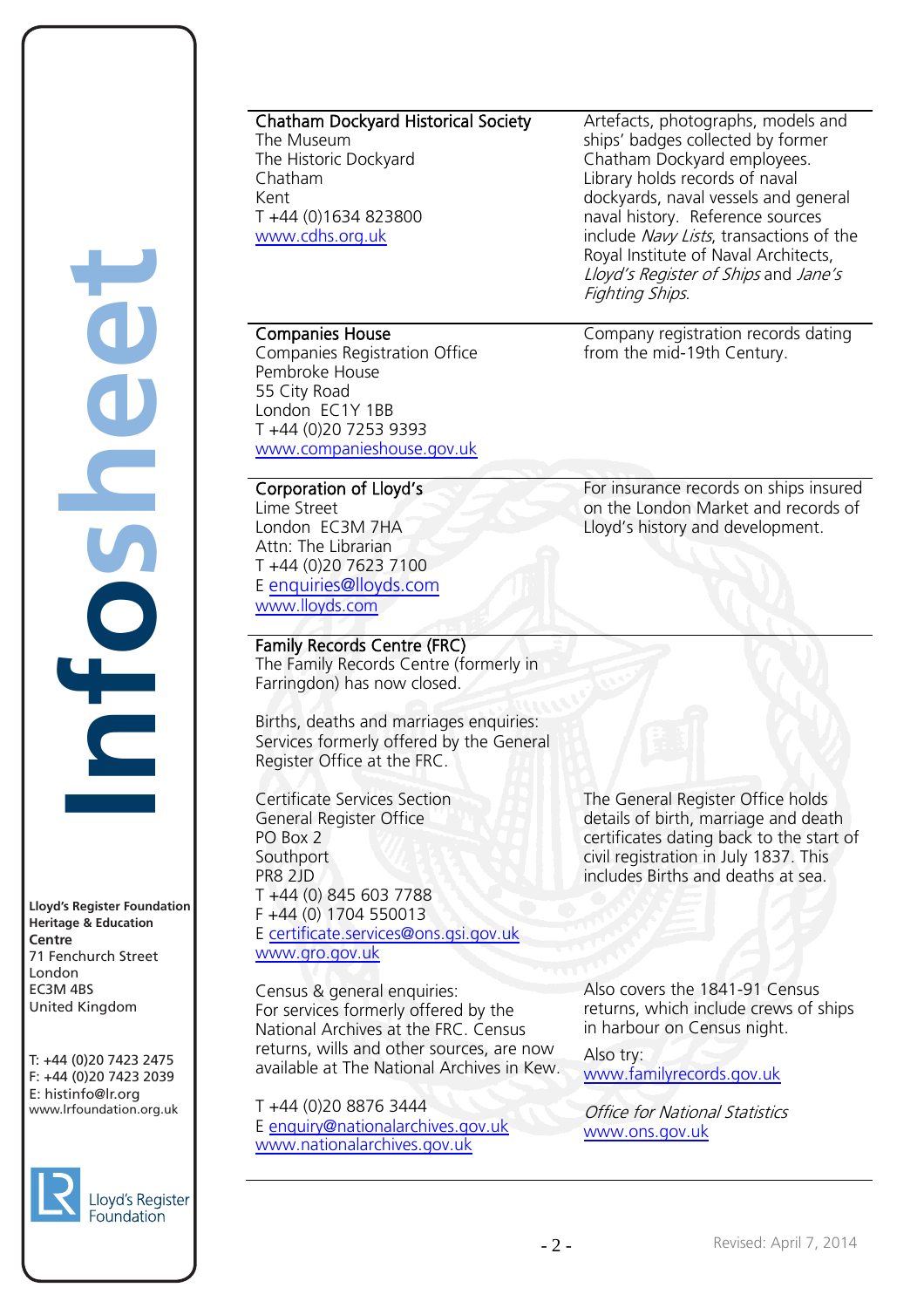**Lloyd's Register Foundation Heritage & Education<br>Centre Centre** 71 Fenchurch Street London EC3M 4BS Less...<br>United Kingdom united Kingdom Maria Register Foundat<br>
Maria Register Foundat<br>
Titage & Education<br>
SM 4BS<br>
The Sited Kingdom<br>
144 (0)20 7423 2475<br>
nfo@lr.org<br>
nfo@lr.org

**Infosheet**

ITOSN

 $T: +44 (0)20 7423 2475$  $F: +44(0)2074232039$ E: info@lr.org www.lrfoundation.org.uk  $n \in \mathbb{Z}$ 



| <b>Greenwich Maritime Institute</b><br>London SE10 9LS<br>T +44 (0) 20 8331 7688<br>E:<br>runningtheriverthames@greenwich.ac.uk<br>www.gre.ac.uk/riverthamesquide                                                                                                                                                                                                                    | Online resource:<br>Environmental History Guide:<br>Researching the River Thames.<br>A guide to the environmental history<br>and governance of the River Thames<br>and its river basin.                                                                                                                                                                                                                                                                                                                                                                                   |
|--------------------------------------------------------------------------------------------------------------------------------------------------------------------------------------------------------------------------------------------------------------------------------------------------------------------------------------------------------------------------------------|---------------------------------------------------------------------------------------------------------------------------------------------------------------------------------------------------------------------------------------------------------------------------------------------------------------------------------------------------------------------------------------------------------------------------------------------------------------------------------------------------------------------------------------------------------------------------|
| <b>Hull Maritime Museum</b><br>Queen Victoria Square<br>Hull<br>HU1 3DX<br>T+44 (0)1482 613902<br>F +44 (0)1482 613710<br>www.hullcc.gov.uk/museumcollections                                                                                                                                                                                                                        | Three main sections:<br>i) 19th Century whaling to the Arctic;<br>ii) Development of Hull and East<br>Coast fishing in the North Sea;<br>iii) Merchant Shipping. Hull shipping<br>companies, notably the Wilson Line.<br>Ship models and figureheads,<br>including the Sirius.                                                                                                                                                                                                                                                                                            |
| The Institution of Engineering<br>and Technology<br>The IET Library/Archives<br>Savoy Place<br>London<br>WC2R OBL<br>T +44 (0)20 7344 5461<br>F +44 (0)20 7344 8467<br>E libdesk@theiet.org<br>www.theiet.org/about/                                                                                                                                                                 | The Institution of Engineering and<br>Technology (IET) Archives holds the<br>Institution's records as well as<br>deposited collections from the 14th<br>century. The IET Library, founded in<br>1880, holds over 65,000 publications<br>in engineering, science and<br>technology.<br>Available to IET members and some<br>services to non-members for a fee.                                                                                                                                                                                                             |
| The IMarEST collection at Lloyd's Register<br>Heritage & Education Centre<br>Lloyd's Register Group Services Ltd<br>71 Fenchurch Street<br>London<br>EC3M4BS<br>http://www.lr.org/about_us/shipping_info<br>rmation/IMarEST_Collection_at_LR.aspx<br>T +44 (0)207 423 2531<br><b>IMarEST Headquarters Library</b><br>www.imarest.org/mic<br>mic@imarest.org<br>T +44 (0)20 7382 2648 | In June 2011 the IMarEST historical<br>library was relocated to Lloyd's<br>Register's Heritage & Education<br>Centre in London. Subjects covered in<br>the conference proceedings, journal<br>series, technical reports and reference<br>titles include: offshore engineering,<br>energy, turbines, hydrogeology,<br>pollution, fishing, ship management,<br>vibration, naval architecture and<br>marine navigation.<br>The IMarEST headquarters at 33<br>Aldgate Street, keep a selection of<br>recent titles published by IMarEST and<br>available to visiting members. |
| Imperial War Museum<br>Lambeth Road<br>London SE1 6HZ<br>T +44 (0)20 7416 5320<br>E mail@iwm.org.uk<br>F +44 (0)20 7416 5374<br>www.iwm.org.uk                                                                                                                                                                                                                                       | Naval history covering both world<br>wars.                                                                                                                                                                                                                                                                                                                                                                                                                                                                                                                                |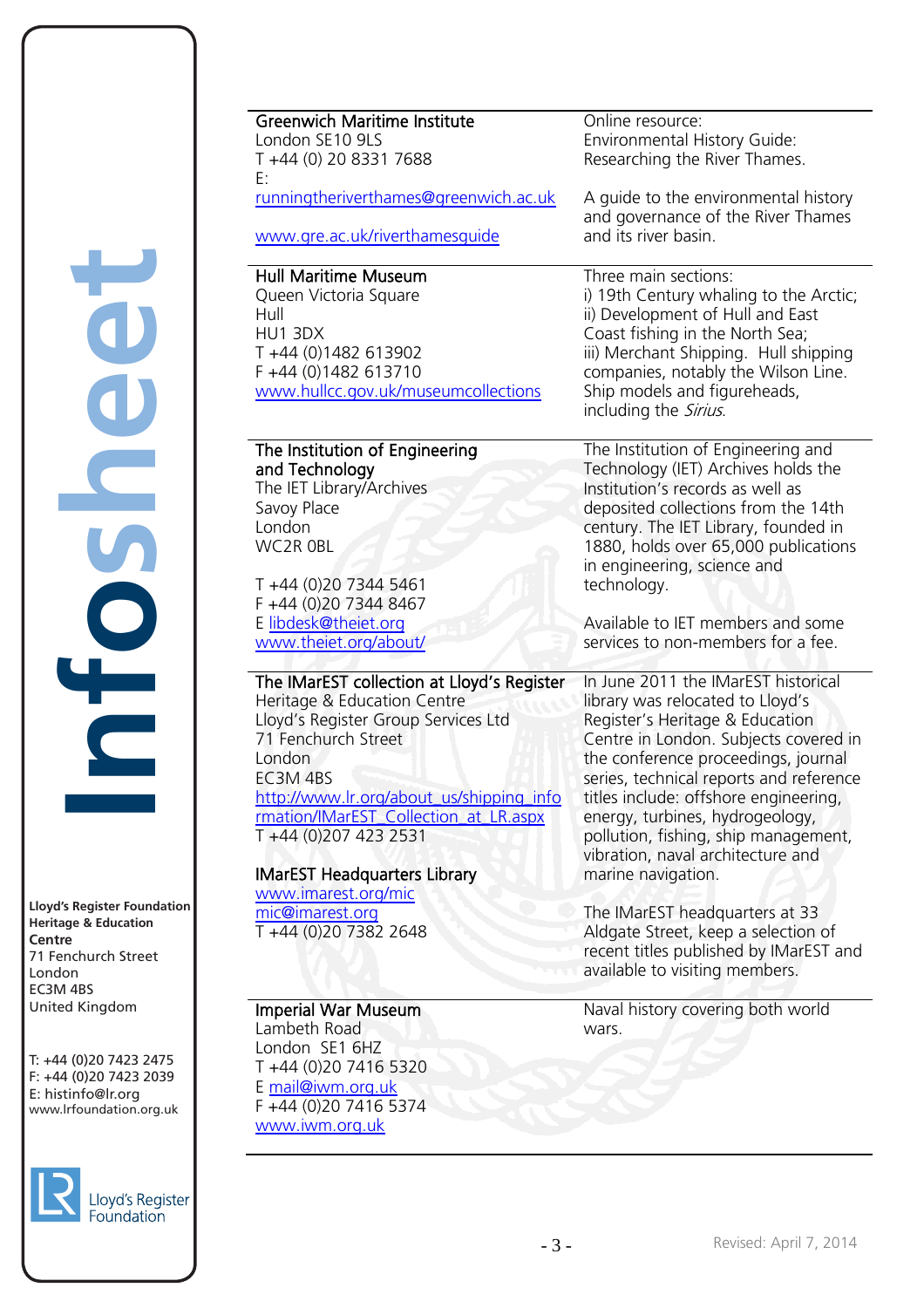**Heritage & Education Centre** 71 Fenchurch Street London EC3M 4BS - C3. . . . . . .<br>United Kingdom sa kingaom

T: +44 (0)20 7423 2475 F: +44 (0)20 7423 2039 Fax: +44 (0)20 7423 2039 E: info@lr.org www.lrfoundation.org.uk



## Lancaster Maritime Museum

Custom House St George's Quay Lancaster LA1 1RB T +44 (0)1524 64637 F +44 (0)1524 841692 [www.lancaster.gov.uk](http://www.lancaster.gov.uk/)

#### Lloyd's Marine Collection

Guildhall Library Aldermanbury London EC2P 2EJ T +44 (0)20 7606 3030 F +44 (0)20 7600 3384 [www.cityoflondon.gov.uk](http://www.cityoflondon.gov.uk/)

London Metropolitan Archives

[www.cityoflondon.gov.uk/family-](http://www.cityoflondon.gov.uk/family-research/index.htm)

The Marine Technology Special

Room 3.32, Armstrong Building

Newcastle-upon-Tyne, NE1 7RU

E: [marine.archive@newcastle.ac.uk](mailto:marine.archive@newcastle.ac.uk) 

Maritime and Coastguard Agency

School of Marine Science and Technology,

[www.ncl.ac.uk/marine/research/specialcoll](http://www.ncl.ac.uk/marine/research/specialcollection)

40 Northampton Road London EC1R 0HB T +44 (0)20 7332 3820 Minicom 020 7272 8703

[research/index.htm](http://www.cityoflondon.gov.uk/family-research/index.htm)

Newcastle University

Queen Victoria Road

T +44 (0)191 222 3522

105 Commercial Road

T +44 (0)23 80329100 F +44 (0)23 80329292 [www.mcga.gov.uk](http://www.mcga.gov.uk/)

T +44 (0)1514 784499

Merseyside Maritime Museum

[www.liverpoolmuseums.org.uk](http://www.liverpoolmuseums.org.uk/)

Collection

[ection](http://www.ncl.ac.uk/marine/research/specialcollection) 

Spring Place

**Southampton** SO1 0ZD

Albert Dock Liverpool L3 4AQ

#### Holdings relating to the Lancaster district; local shipping and inshore fishing. Also information on shipbuilding and the 18th Century African slave trade.

Collection of Corporation of Lloyd's marine records including: i) Information on marine casualties and shipping movements dating from circa 1740. Sources include Lloyd's Shipping Index, war loss records and British mercantile Navy List; ii) Lloyd's Captains' Register (British Masters and Mates), from 1868 to 1947.

Largest local authority archive in the UK with records covering most aspects of the history of London and Londoners, including parish records. See website for the free London Generations and London Signatures (for wills) databases.

Historical maritime technical documents from the British shipbuilding and related industries.

The collection spans the mid-19<sup>th</sup> century to 2000 with an emphasis on the north east of England and includes the less well documented industries of marine engine building, ship repairing, and shipbreaking.

Historical collection includes material relating to the administration of the British Merchant Shipping Acts from 1856 to date, e.g. wreck returns (mid-19th Century onwards) and reports of official enquiries from 1876.

Marine history of Liverpool. Specialist collection relating to the slave trade and emigration. Good collection of ship plans, including White Star ships; Cunard archive and Customs Registers.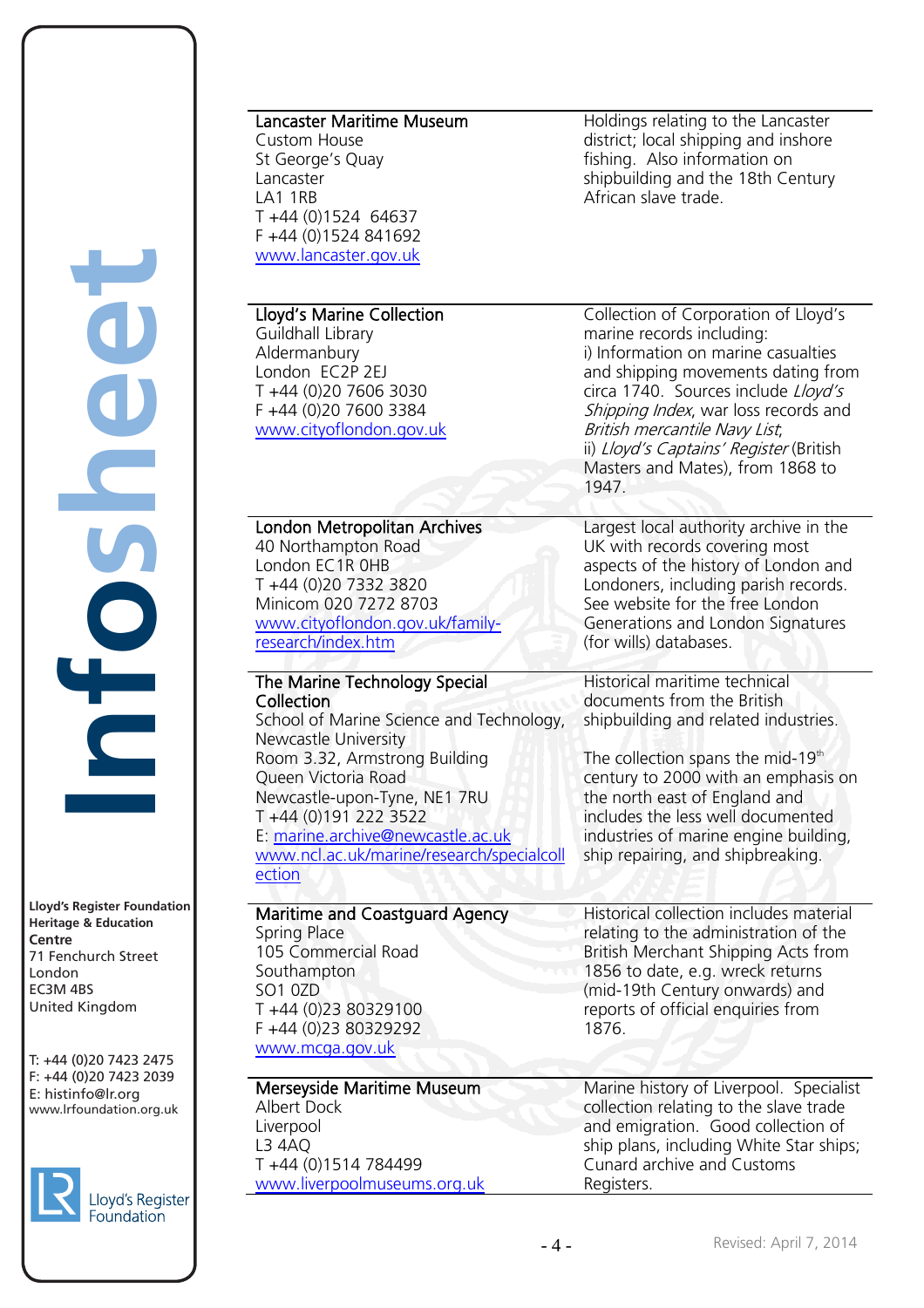**Lloyd's Register Foundation Heritage & Education Centre** 71 Fenchurch Street London EC3M 4BS - C3. . . . . . .<br>United Kingdom Lloyd's Register sa kingaom yd's Register Foundat<br>titage & Education<br>titage & Education<br>BM 4BS<br>Fenchurch Street<br>1don<br>44 (0)20 7423 247:<br>144 (0)20 7423 203:<br>nfo@lr.org

**Infosheet**

 $\begin{matrix} \phantom{-} \\ \phantom{-} \end{matrix}$ 

T: +44 (0)20 7423 2475 F: +44 (0)20 7423 2039 Fax: +44 (0)20 7423 2039 E: info@lr.org www.lrfoundation.org.uk



Motor Boat Museum

Wat Tyler Country Park Pitsea Hall Lane Basildon Essex SS16 4UH T +44 (0)1268 550077 F +44 (0)1268 584207 [www.basildon.gov.uk](http://www.basildon.gov.uk/)

# Museum in Docklands

No 1 Warehouse West India Quay Hertsmere Road London E14 4AL T +44 (0)20 7001 9825 [www.museumindocklands.org.uk](http://www.museumindocklands.org.uk/)

#### The National Archives

Ruskin Avenue Kew, TW9 4DU T +44 (0)20 8876 3444 E [enquiry@nationalarchives.gov.uk](mailto:enquiry@nationalarchives.gov.uk) [www.nationalarchives.gov.uk](http://www.nationalarchives.gov.uk/)

Over 35 motor boats on display dating from 1873. Collections include the Carstairs collection, Ailsa Craig archive and incomplete collection of the Lloyd's Register of Ships dating from 1911. Reference library is open to the public on an appointment only basis.

History of London Docklands.

Formed in 2003, the National Archives brings together the Public Record Office and the Historic Manuscripts Commission. Collections include early records of the Registry of Shipping & Seamen, plus Board of Trade, Ministry of Defense documents and other government papers. The National Register of Archives, which contains information on the nature and location of manuscripts and historical records that relate to British history, will also now operate from Kew.

# National Maritime Museum

Park Row Greenwich London SE10 9NF T +44 (0)20 8858 4422 F +44 (0)20 8312 6632 [www.nmm.ac.uk](http://www.nmm.ac.uk/)

### Caird Library

www.nmm.ac.uk/researchers/library

See also [www.port.nmm.ac.uk](http://www.port.nmm.ac.uk/) for free services provided by the National Maritime Museum for access to quality maritime information and resources via the Internet.

National Museum & Gallery Cardiff Cathays Park Cardiff CF10 3NP T +44 (0)29 2039 7951 [www.nmgw.ac.uk](http://www.nmgw.ac.uk/)

National repository for books, models, plans, photographs, paintings, etc, covering maritime history from the earliest times. Collections include Lloyd's Register of Ships 1764 to date, Lloyd's Register Survey Reports 1840-1968 (incomplete collection), atlases, shipping company records, historical journals covering merchant marine and naval history. For ship plans, which are held offsite, please mark your envelope "Ship Plans" and send to the Greenwich address on the left.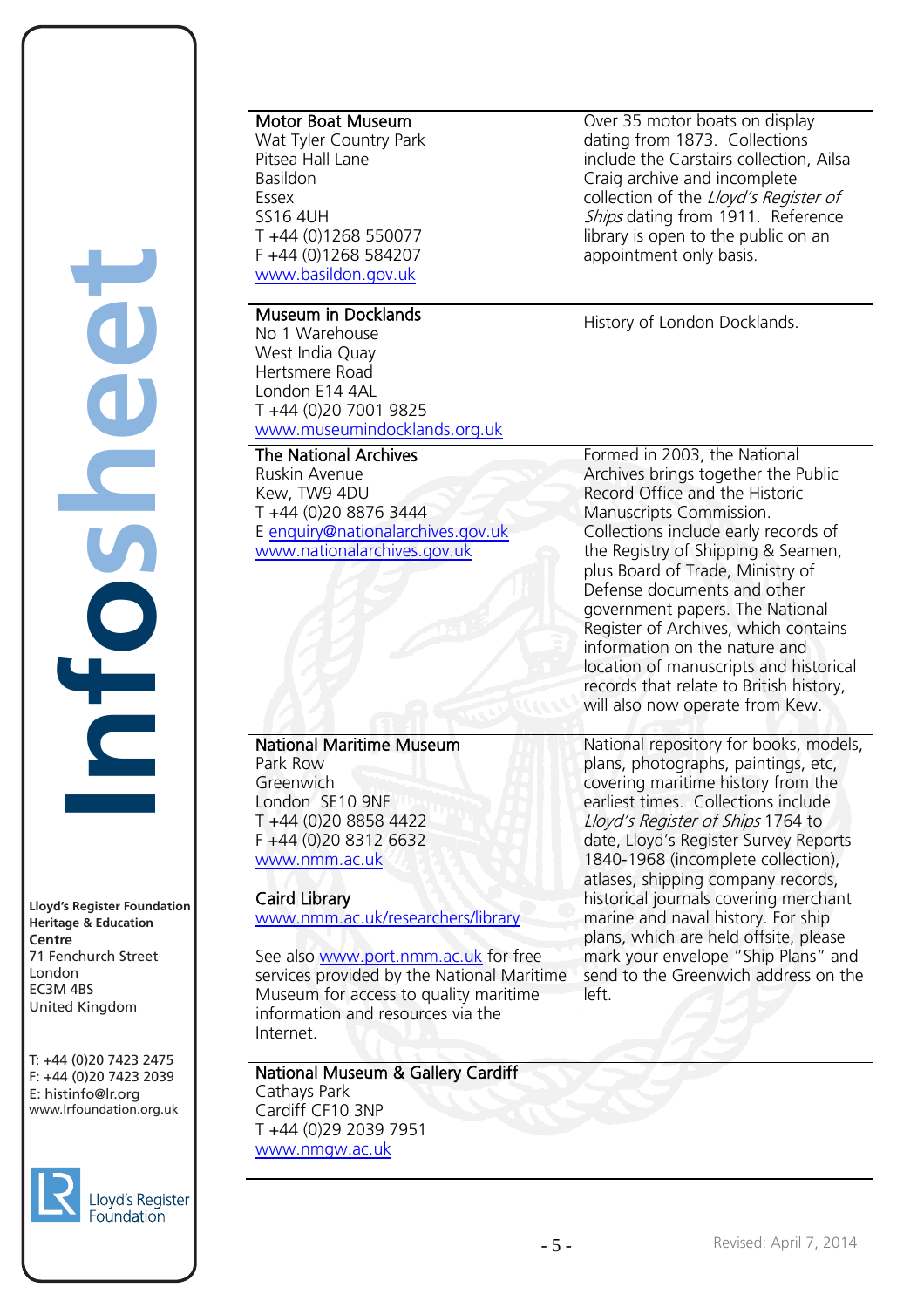**Lloyd's Register Foundation Heritage & Education<br>Centre Centre** 71 Fenchurch Street London EC3M 4BS - C3. . . . . . .<br>United Kingdom sa kingaom yd's Register Foundat<br>titage & Education<br>titage & Education<br>BM 4BS<br>Fenchurch Street<br>1don<br>44 (0)20 7423 247:<br>144 (0)20 7423 203:<br>nfo@lr.org

**Infosheet**

COSC

Job

T: +44 (0)20 7423 2475 F: +44 (0)20 7423 2039 Fax: +44 (0)20 7423 2039 E: info@lr.org www.lrfoundation.org.uk



| Registry of Shipping and Seamen            | Records of ships registered in the UK    |
|--------------------------------------------|------------------------------------------|
| <b>MCA Cardiff</b>                         | and Commonwealth and the careers         |
| Anchor Court                               | of British seafarers. Records of births, |
| Ocean Way                                  | marriages and deaths at sea.             |
| Cardiff CF24 5JW                           | Early records, dating back to 1800s,     |
| T +44 (0)29 20 448800                      | are held at the National Archives        |
| F +44 (0)29 20 448820                      | (above).                                 |
| www.mcga.gov.uk                            | RSS and ship registration in the UK is   |
|                                            | included on the MCA's website (left).    |
|                                            |                                          |
| Royal Engineers Museum of Military         | The museum is complemented by the        |
| Engineering                                | Corps library, an extensive archive      |
| Prince Arthur Road                         | begun in 1813. The collection            |
| Gillingham                                 | includes books, manuals, manuscripts,    |
| Kent                                       | maps, plans and photographs.             |
| ME4 4UG                                    |                                          |
|                                            | The library is open by appointment       |
| T +44 (0)1634 406397 (museum)              | from 9:00am to 5:00pm on Mondays,        |
| T +44 (0)1634 822416 (library)             | Wednesdays and Fridays.                  |
| www.re-museum.co.uk                        |                                          |
|                                            |                                          |
| Scottish Business Archive at the           | Records of many of the major             |
| University of Glasgow                      | shipbuilders, shipowners, ship           |
| 13 Thurso Street                           | repairers and engineers based            |
| Glasgow G11 6PE                            | primarily in the west of Scotland:       |
| $T + 44(0)1413305515$                      | William Denny & Brothers; A Stephen      |
| F +44 (0)141 330 2640                      | & Sons; William Simons & Co; Barclay     |
| E enquiries@archives.gla.ac.uk             | Curle; Lithgows Ltd; Yarrow & Co Ltd;    |
| www.glasgow.ac.uk/archives                 | Upper Clyde Shipbuilders; Scott          |
|                                            | Shipbuilding & Engineering Co Ltd;       |
| www.gla.ac.uk/services/archives/collection | Ferguson Brothers; Scott & Sons; Ailsa   |
| s/scottishbusinessarchive/                 | Shipbuilding Co Ltd; Napiers; Anchor     |
|                                            |                                          |
|                                            | Line Ltd; Clyde Shipping Co Ltd; and     |
|                                            | Ellerman Lines.                          |
|                                            |                                          |
|                                            | Photographic and plan collections are    |
|                                            | well represented, as are various ship    |
|                                            | publications. Hold Lloyd's Register of   |
|                                            | Ships 1834 to date.                      |
|                                            |                                          |
| National Records of Scotland (NRS)         | Scottish equivalent to The National      |
| H M General Register House                 | Archives. From 1 April 2011, the         |
| 2 Princes Street                           | General Register Office for Scotland     |
| Edinburgh EH1 3YY                          | merged with the NAS to become the        |
| T+44(0)131 535 1314                        | National Records of Scotland (NRS).      |
| E enquiries@nas.gov.uk                     | www.nas.gov.uk/default.asp               |
|                                            |                                          |
| Society of Genealogists                    | The Society of Genealogists' library is  |
| 14 Charterhouse Buildings                  | open to non-members on payment of        |
| Goswell Road                               | a fee. Collection includes parish        |
| London EC1 7BA                             |                                          |
|                                            | register copies and card indexes of      |
| T +44 (0)20 7251 8799                      | family names, marriages and wills.       |
| www.sog.org.uk                             |                                          |
|                                            |                                          |